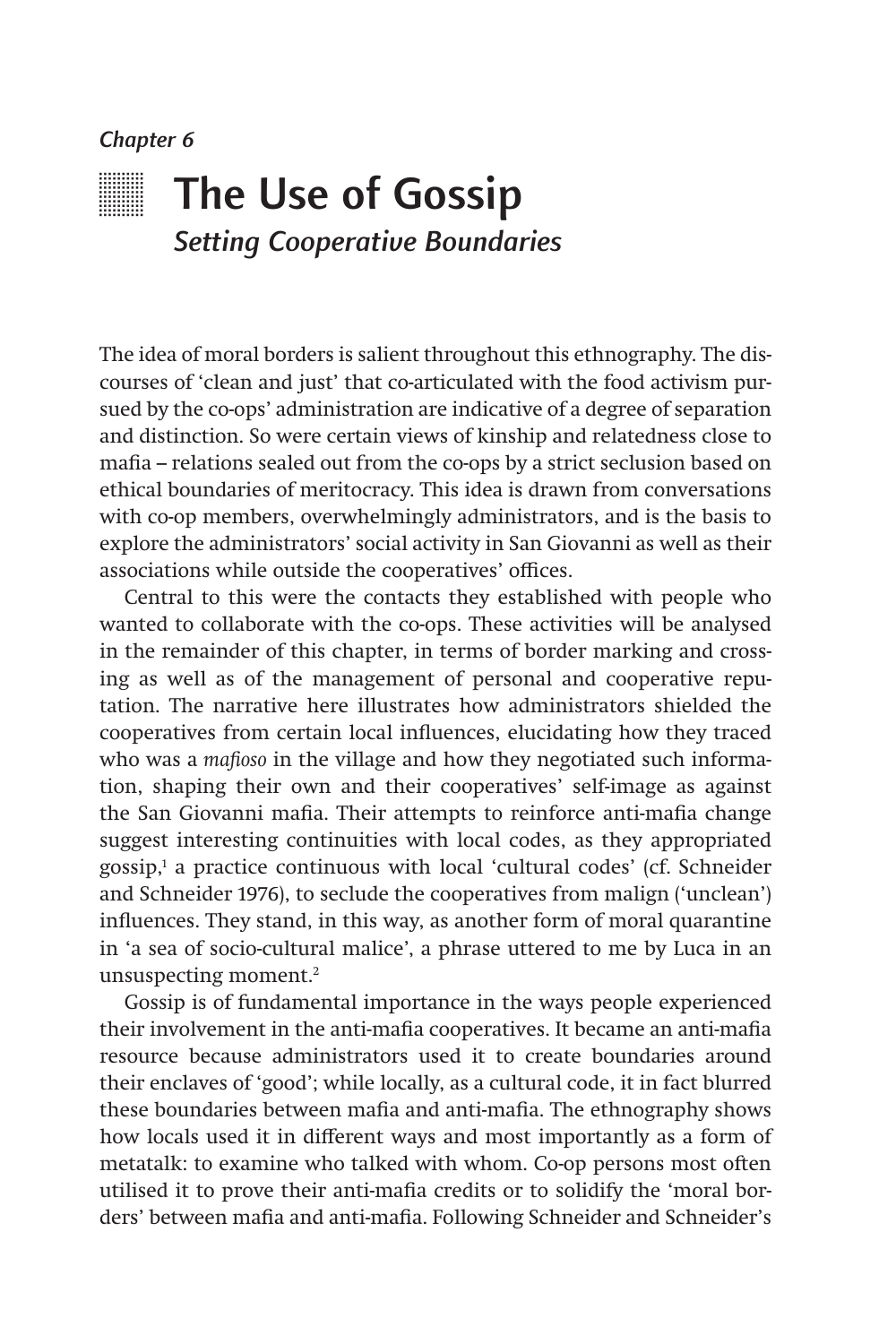notion of 'reputational networks' (1996: 9), I show how, depending on the person, reputation through gossip may be used to blur or to set boundaries.

Continuity with, and interactions between, the histories of mafia and anti-mafia have been hinted throughout this book. The ways administrators followed tactics hostile or simply suspicious of kinship is indicative of a tendency to separate the co-ops from local social life and solidify the anti-mafia cooperative phenomenon as a presence slightly aloof from the doings on Spicco Vallata ground. In this chapter, I decipher how actors sought to deal with this problem by using gossip to constitute mafia and anti-mafia as *separate* categories. However, as some vignettes below show, the local code of gossip was also used by other people to *blur* mafia/ anti-mafia distinctions. How did people in public spaces speak to and about each other in San Giovanni – and what kind of idioms brought them together or kept them apart?

Gossip is twofold: there's gossip about who was a *mafioso* and what it meant to be one and, especially, about who maintained contacts with people considered significant in San Giovanni. Indeed, the police themselves tracked gossip, and 'affiliation' of someone to mafia was akin to a legal category. This dimension further frames the problem of horizontal relations in the cooperatives, offering insights into moralities and practices. Gossip impacted on the equity relations among members of the cooperatives as well as on the relationship between cooperative members and the local community.

The narrative serves two aims. The first is descriptive: I shall elucidate the role of administrators in the local community, highlighting instances where they were exposed to local rumours as well as moments when they instrumentalised these rumours to demarcate a separation between the blurred categories of mafia/anti-mafia on the ground. The second is analytical: I suggest that the administrators' plan to shield the cooperatives from local influence, in envisioning and forming cooperatives as 'enclaves of good', also takes discursive forms. Their commitment to virtuous networking and their idea that land boundaries were moral borders is here reproduced in their appropriation of local gossip. Focusing on contamination, they deploy information for purposes of surveillance of other cooperative members. This attempt to set moral borders *around* the cooperatives was informed by their own status as outsiders to San Giovanni's social life and reflected their lack of kinship ties to the area and their suspicion of locals' anti-mafia commitment.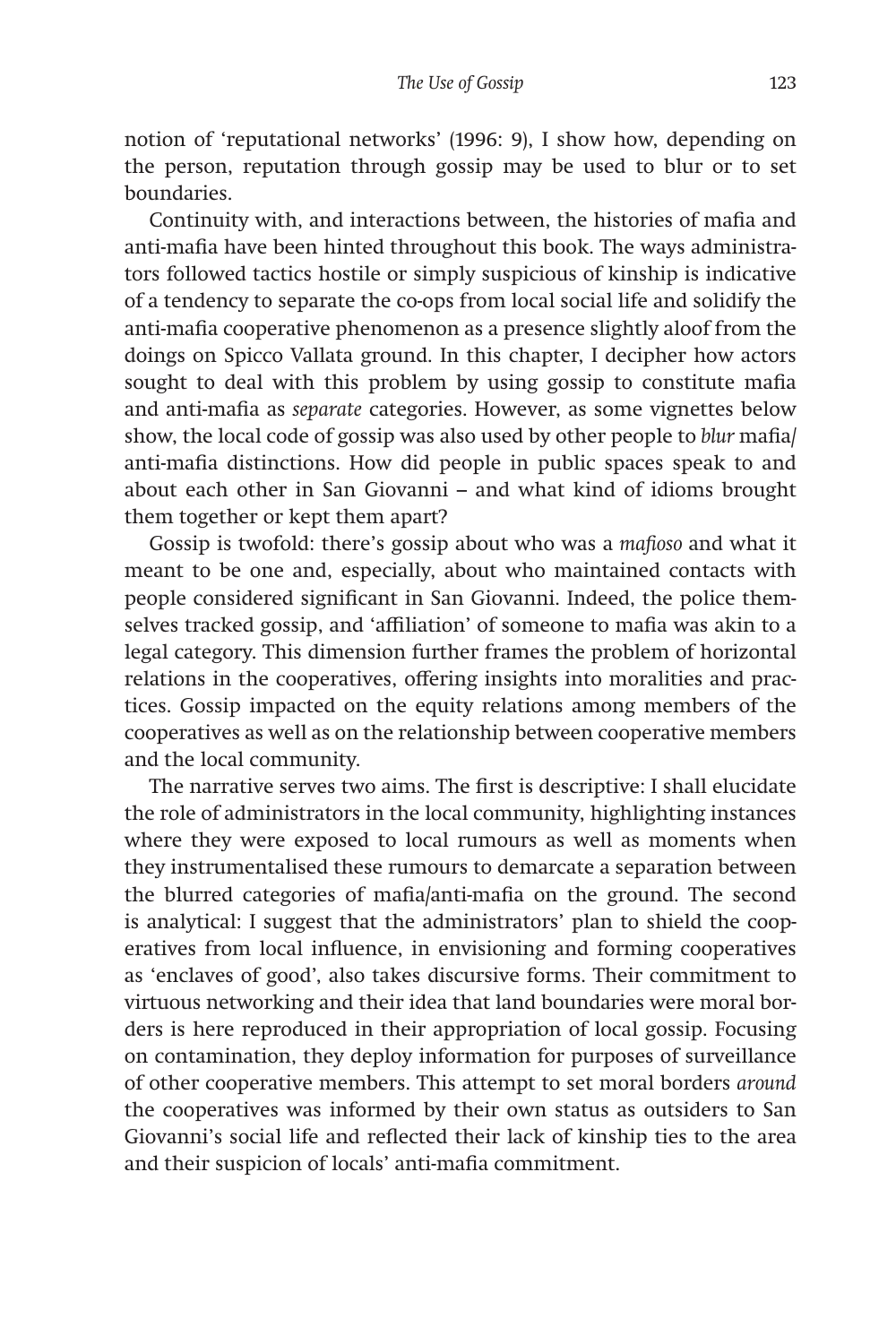## **Flows of Rumours in San Giovanni**

Claudia, a thirty-year-old administrator for the Falcone co-op, could not imagine that men visiting the newsagent around the corner from the Rex, a local bar<sup>3</sup>, entertained mafia sympathies. She was unaware of the kin relations between Rex regulars and the co-owner of the newsagent, a man called Salvatore, who had spent three years in prison for 'mafia allegiance'. Once, as Claudia and I entered Salvatore's newsagents to buy cigarettes, she inquired whether they sold 'anti-mafia periodicals'. Receiving no answer, she flipped through the magazines and fished out the only available copy of the '*S*', an anti-mafia-committed investigative journal. Salvatore's brother-in-law, who sat behind the counter, gave us a cold, hard look as he handed her the change. Claudia did not sense his hostility. Some weeks after, when I met the brother-in-law again, he explained that he recognised in me 'someone who lived in the village and was hence able to understand' his look of contempt for my companion.

A few days after my visit to the newsagent with Claudia, I was spending a sunny afternoon coffee break at the Rex with some of the members of the Falcone cooperative administration when Valentino Barbeto, a mid-range *mafioso*, appeared in the *bar*. He was greeted by many of those present, but not the co-op members. Valentino had a dandy-like persona, with his expensive sunglasses and gleaming-white-teeth smile, like a typical male icon from Italian glossy magazines. He was popular in San Giovanni and the younger brother of the legendary *mafioso* Giovanni Barbeto, and Valentino had spent a few years in prison himself. He approached me and asked if he could borrow the *Giornale di Sicilia* once I was done with it. Marelio, a cooperative administrator, quickly told him that I would indeed give him the paper as soon as I had finished. I noticed in Barbeto's smile and nod that he understood I was a stranger to the mode of newspaper sharing widely practised in bars of the village. While I had assumed that the cultural gap between these two individuals (self-categorised respectively as mafia/anti-mafia) would be unbridgeable, in this case Valentino and Marelio formed an easy consensus out of common sympathy for my ignorance of a local custom.

These two different vignettes, both involving Sicilian periodicals, elucidate the administrators' varying degrees of knowledge of local codes. Adamo, from the manual work team of the Falcone, told me later on, when we were talking about the Claudia incident, that 'the Palermitans just cannot get some stuff', indicating that there were local idioms and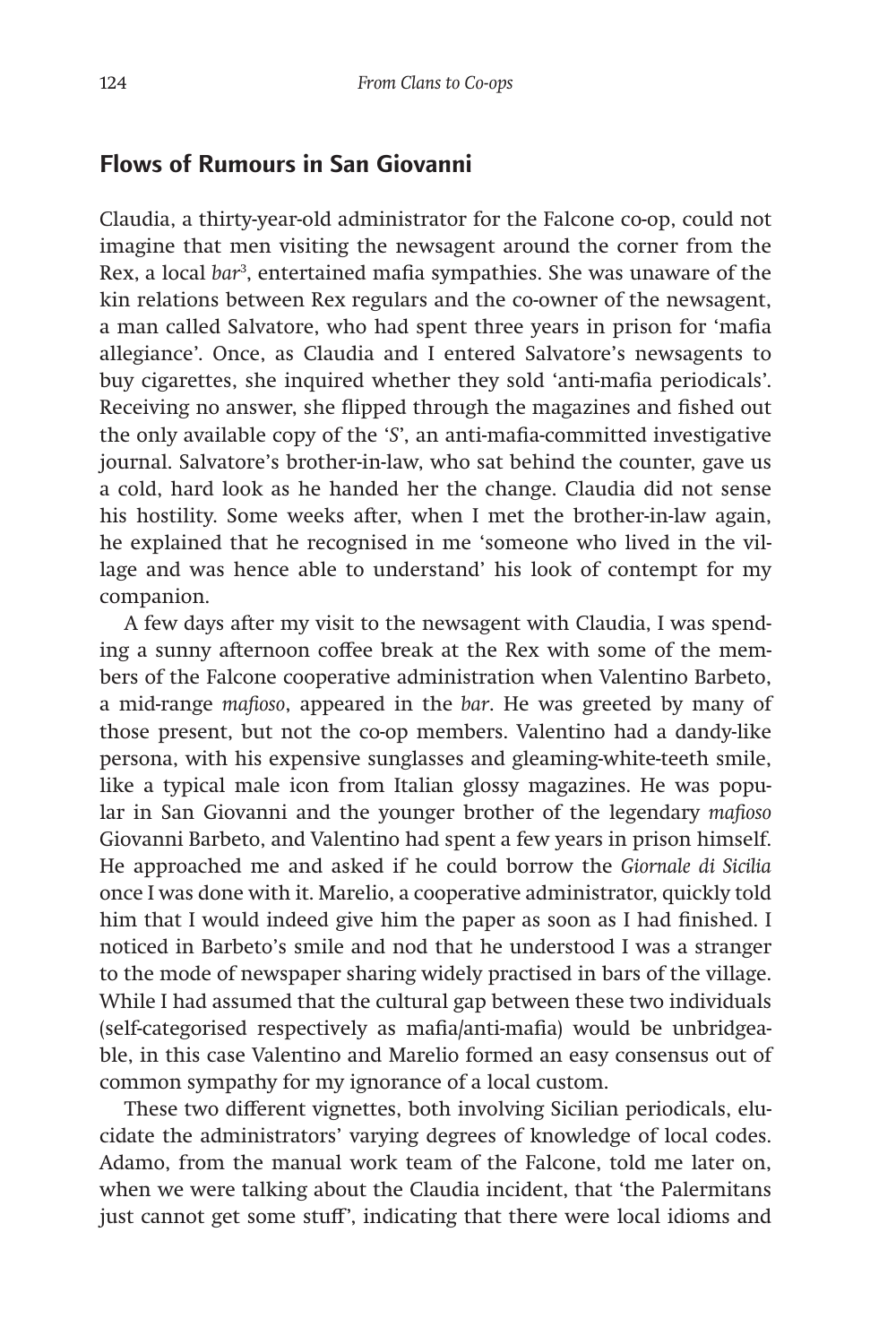shared codes of meaning that only natives of Spicco Vallata were able to grasp. In my wider observations of the Palermitan administrators in San Giovanni, I noticed that some scrutinised the locals' channelling of information flows through gesturing, engaging in a game of Lotto or offering a coffee to somebody they knew or wished to meet. Ernesto told me that there was more in spending time in bars than simply occupying one's leisure time:

Ernesto: For us it is a way to learn the local society, see how they behave and think, finding out who is on this side and who is on the other side . . . Theo: What do you mean by this and other side?

Ernesto: Well, studying locals' behaviours in bars, me and my friends can learn, in the long run, not only how to behave in San Giovanni but also who is sympathetic to our cause, and how, and what they do for it, and whether they are pro-mafia or anti-mafia, and so on. So, you learn where the boundary is, between mafia and anti-mafia, in the village. And of course, you learn how to behave and meet people.

Sharing the same newspaper was one way to meet and discuss local and national issues, which local men did vociferously almost as soon as they entered a *bar*. The *Giornale di Sicilia*, a conservative and mafia-tolerant newspaper printed in Palermo, was the main means of official information in the bars and the most promoted newspaper across all newsagents in the village. People consumed it cover to cover between a coffee and a sweet on small tables, with friends throwing in a terse comment or two on football or politics. Rarely did anyone read an article from start to finish. Skipping through the pages as others filled in with informal commentary, readers were satisfied to learn the news and talk to their friends at the same time. The paper provided the headlines and photographs, while the 'real news' was filled in by the live commentary. As the Rex bartender told me, 'no Sicilians really buy the paper, most copies are sold to cafés – but everybody reads it. The *Giornale* is a paper read and shared but not bought.'4

The reading and accompanying counter-reading – or, rather, counterspeaking – of newspapers shows the sense of community that is conveyed in San Giovanni through the layering of trust that does not simply 'buy into' the official printed information but, rather, re-negotiates it through filters of grounded personal knowledge channelled through rumours, which locals were more likely to believe than the newspaper itself. These rumours were 'from the source', as people put it: from the so-called 'great men'5 of Spicco Vallata (the active *mafiosi*) or from people linked to mafia networks around the island. There was no doubt about the validity of information derived from such sources. News spread around as 'Chinese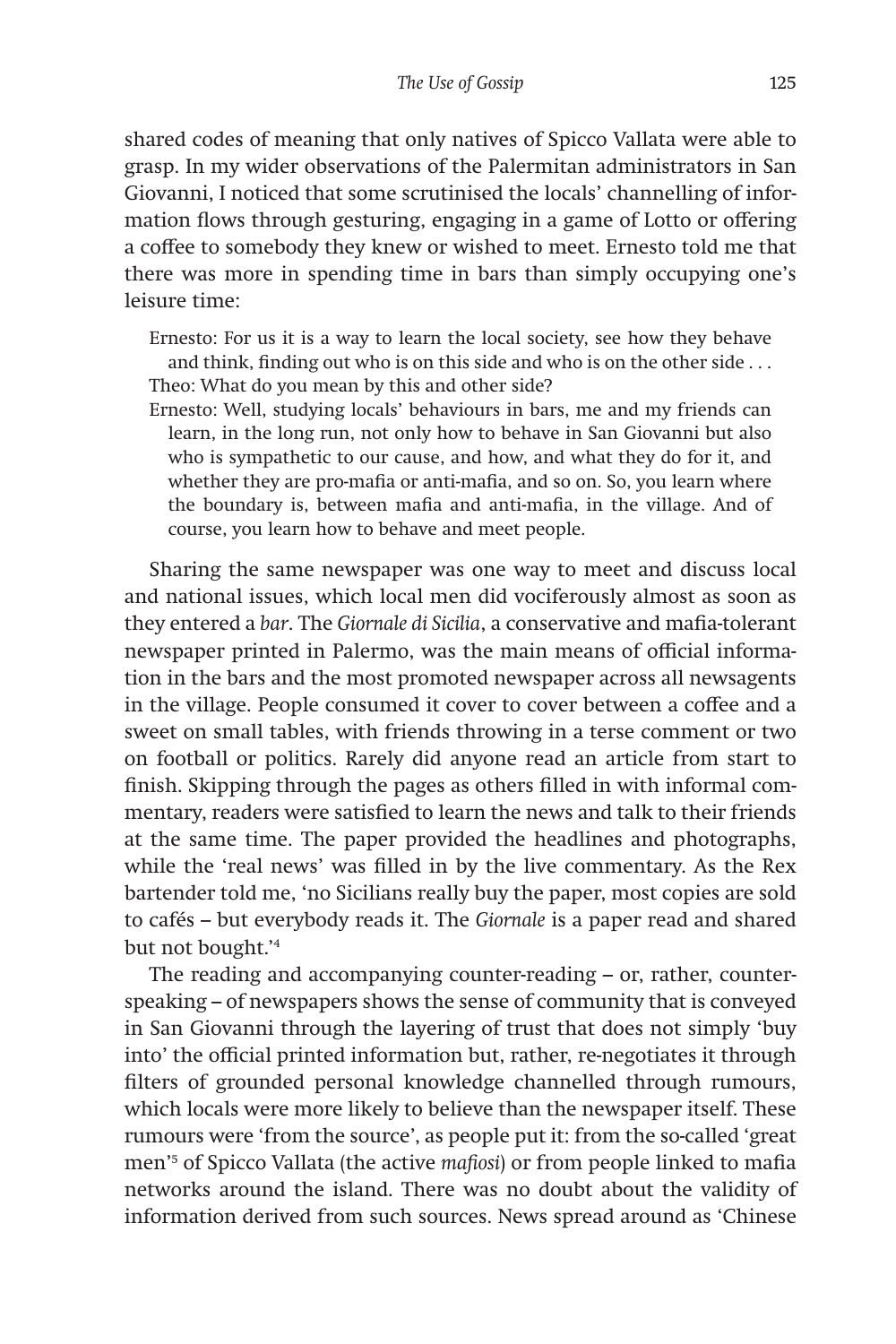whispers' were more reliable than the contested 'news' printed in the paper.

As the village lacked public spaces such as piazzas or parks, the *bars* attracted locals for recreation and socialising. In total there were thirteen *bars* in San Giovanni and San Turiddu, strung out along *via Porta Palermo,* the road linking the two villages. The administrators of the Falcone and Borsellino cooperatives took their lunch breaks either at Virilia or Rex, spending most of their free time in San Giovanni in these neighbouring *Porta Palermo bars*. These were relatively close to the cooperatives' offices and generally popular, offering a less exclusively male ambience. By visiting these bars regularly and interacting with the locals, cooperative members gradually *learnt* the local codes of indirect communication – common gestures and indirect speech forms employed by the local men when discussing the news.

The *bar* was the locus where male sociability was performed and indirect communication techniques developed their full range of meaning.<sup>6</sup> In San Giovanni, the strongly gendered space of the cafés made them the preferred public space for male gossiping (although those engaged in this kind of talk would not call it 'gossip' but 'rumour-talking'). To circulate convincing and interesting information was a manly capacity, and it was only certain men, like the *mafioso* Baffi (see more in chapter 9), who monopolised narratives about the mafia, local politics and power, construed in this semi-public ambience. This was a task performed with a combination of taking extra care to be distant from others but be halfheard nevertheless. Bars provided the setting for the reproduction of the blurred boundary between the public and the private, in which the figure of the *mafioso* was central as a metaphor of communication through silence (Siebert 2000).

The bars were also where cooperative administrators negotiated mafia and anti-mafia boundaries. Certain gestures signified specific things: a subtle touch of the speaker's nose delivered the message that someone was '*in odore di mafia*' (literally: in mafia odour), that is, of suspected mafia allegiances. Cooperative members replicated this gesture at the Rex as an inside joke. Nose touching became a humorous, albeit secretive expression, shared among friends when they 'sensed' *mafiosi*, a gesture conveying uncomfortable ambiguities that they nevertheless found amusing. Similarly, they often mentioned *puzza* (stench) to denote that they suspected someone in their company of being a *mafioso,* evoking an intuitive sense of unease.<sup>7</sup> At the Rex, I also noticed that men pressed a thumb against the right cheek to indicate that someone was a *mafioso*. This gesture, at once straightforward and indirect, indicated an idea of mafia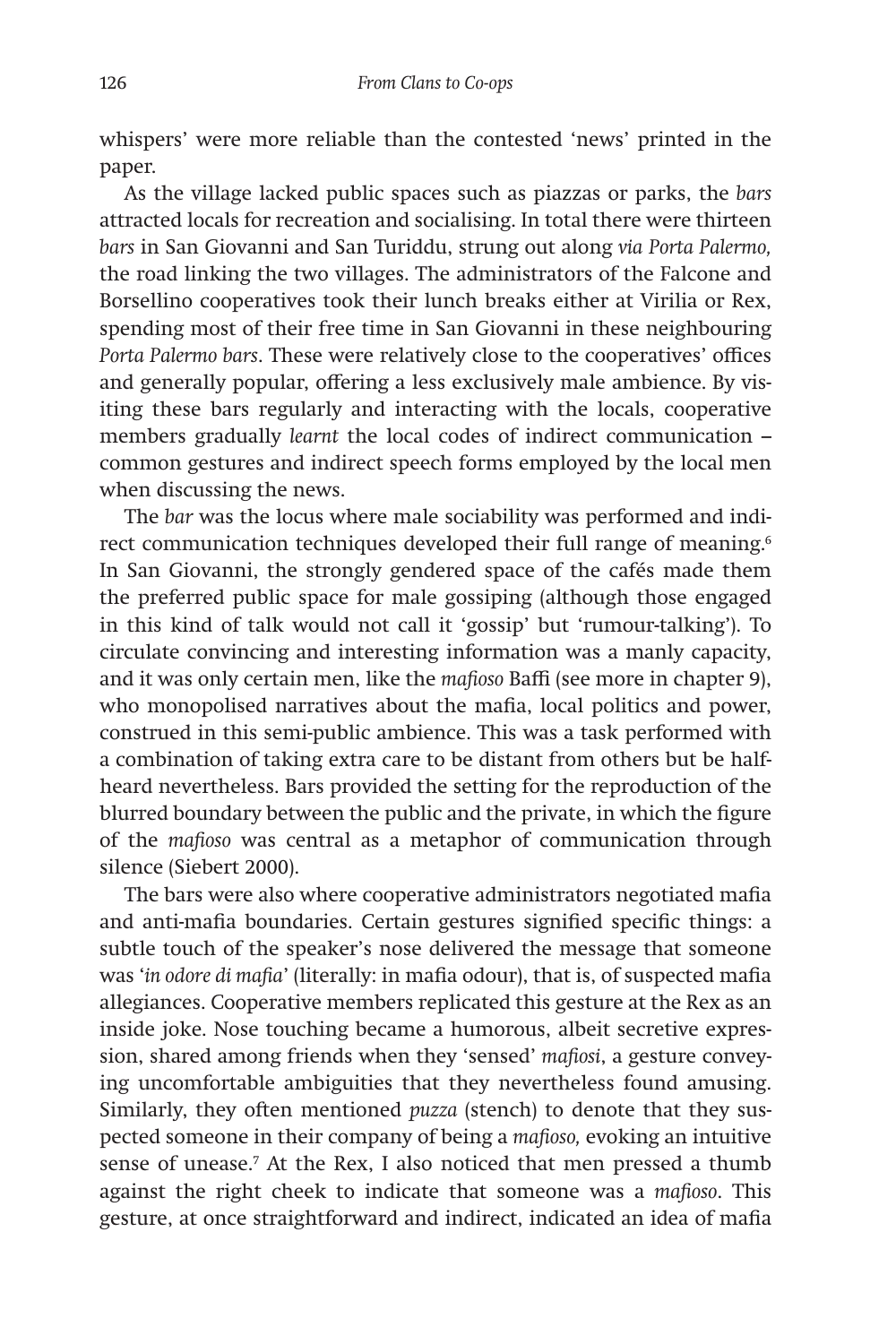potency: accompanied by raising the eyebrow, the finger slightly pointing to the sideburns, it emphasised machismo. However, social interactions involving people from the 'opposite sides' of mafia and anti-mafia manifested connotations that not everyone shared, as is evident in Claudia's case.

Meeting in bars often entailed allegiance to the 'great men' of the village. Informants spoke of old *mafiosi* who spent 'all their elderly lives' at that *bar*. Adamo told me he was surprised, as a child, to see that the father of his fellow classmate Torinese always sat at the *bar* Circolo. 'Didn't he have a job to do?' he asked his school friend. Later, as he started going to bars himself, Adamo realised that '*this* was Torinese's real job: to check and control the flows of people in and out of the *bar*; this was his territorial control'. While for local workers such knowledge was acquired during their coming of age in the village, in the case of administrators it had to be learnt. On one occasion I was enjoying my morning coffee at the *bar* Circolo in the company of Pasquale, a young cooperative administrator from Palermo*.* The place was the favourite of Mimmo Netti's: the old *mafioso* and his friends gathered there to play cards. He had a reputation for being a peaceful, sage kind of old-school *cappoccia* ('gentleman', 'leader').

Another *mafioso*, the much younger Ignazio Baffi, a forty-five-year-old construction entrepreneur fresh out of *colleggio*, 8 walked into the *bar*. All the men present, working and pensioners alike, greeted him warmly and many seemed to compete for his attention. Meanwhile, Netti and his company, immersed in the play of cards, and generally distant, remained silent. Among the men at the barstools, one offered the newspaper and asked if he would like a coffee: 'So what about a coffee, Ignazio?' (*il caffè lo vuoi, Ignazio?*). I noticed that the man making this offer was Mr. Tratone, Adamo's father-in-law, a pensioner who rented out office space to the cooperatives. Pasquale and I were surprised to witness the particular enthusiasm with which Pitone welcomed Baffi. Later on, discussing the event, we agreed that he had as much of a right to 'hang out' at a 'mafiafriendly' *bar* as we did.

Of the village's thirteen bars, not all were mafia-affiliated, of course. *Mafiosi* would visit the most central ones. In that way, the anti-mafia/ mafia rhetoric was somehow inscribed in the local landscape, as certain spots of the village were renowned for being *mafiosi* favourites. The main church was one such spot, as leading *mafiosi*'s alms were displayed in full view – and the *bar* just opposite was a known space for card-playing and gambling.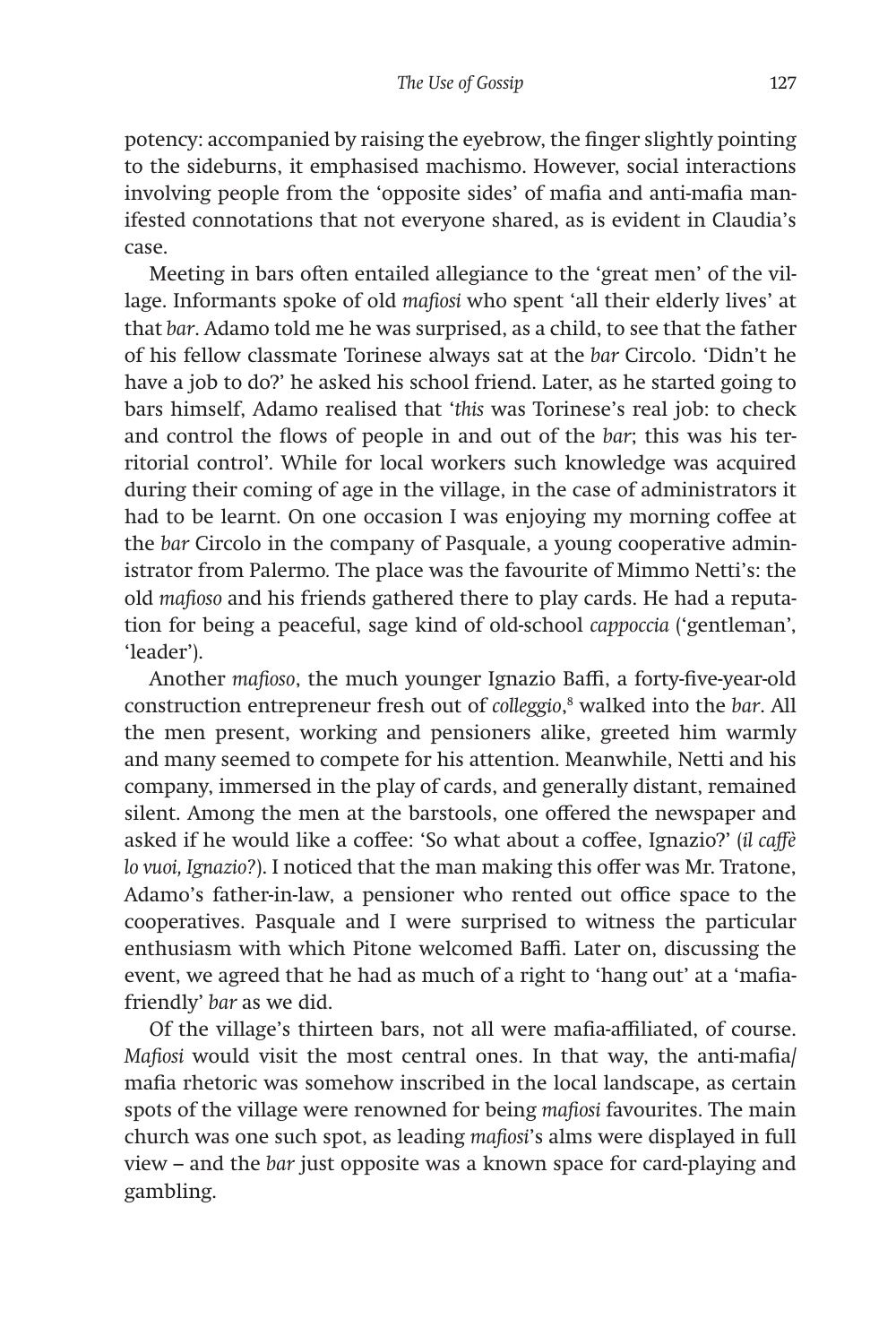The intricacies that involved locals such as Pitone with *mafiosi* were entangled with loose local links of relatedness. This meant that Pasquale, lacking any kinship or friendship relationships with the village, felt unable to explain Pitone's loyalties to me. Not long after Baffi had made his entrance, Malva, the mayor of San Turiddu, also entered the *bar*. Baffi himself treated him to a coffee. Malva remarked smilingly to a few other sympathetic men that he was in the habit of meeting Ignazio Baffi in a central *bar* as 'an act of transparency', as this way their discussions were open to the 'public'. Probably the reason why the politician highlighted this transparency paradox (speaking to a *mafioso* in 'public') was because of his role, at the time, as the president of the 'state-local anti-mafia apparatus', the Consortium. Pasquale confessed to me that learning of the blurred boundaries of mafia and anti-mafia in such palpable way – that the incumbent president of the Consortium was a friend of the *mafioso* – was distressing to him but also useful to realise.

Offering coffee was a means to publicly recognise another man's respected position in the local male community, 'an act of honouring someone', as a bartender told me. Such recognition was often associated with people's mafia connections; for instance, treating *signori* such as Baffi or Netti to a coffee or a sweet was a noble task. This reveals, *in micro,*  a tendency to exchange gifts and favours among the higher echelons of local society, as well as among the underprivileged peasant population, with certain local *mafiosi*. One is reminded, again, of Carlo Alberto Dalla Chiesa's memorable phrase that anti-mafia activists liked to cite to me often: 'The state gives as a right what the mafia offers as a gift' (see page 9). To start with, this idea resonates in a fascinating fashion when thinking back to mafia confessants' gifts to the state (Moss 2001; cf. Rakopoulos 2017c). Despite claims that the mafia engages in free giftgiving (Pipyrou 2014), the truth is somewhat different. The mafia needs the backing of consent in mobilising networks and organising structures of support. Such exchanges and gifts sometimes had repercussions that would at once put the mafia to shame – for wrongdoings – and be a source of pride – for the eventual functioning of the rule of law – for Libertà and the Consortium in Spicco Vallata. For instance, Tazio, the mayor of Bocca and a Consortium member, was arrested for mafia affiliation in 2006. 'Thankfully, his dealings were revealed soon enough', as Matteo explained to me.

The reciprocity of such dealings was hard to penetrate in fieldwork, although I did observe and partake in the most ubiquitous aspect of it: offering coffees and meals to shady figures like Baffi. Such petty exchanges were thus the main means of engaging with others at a *bar*, such as offer-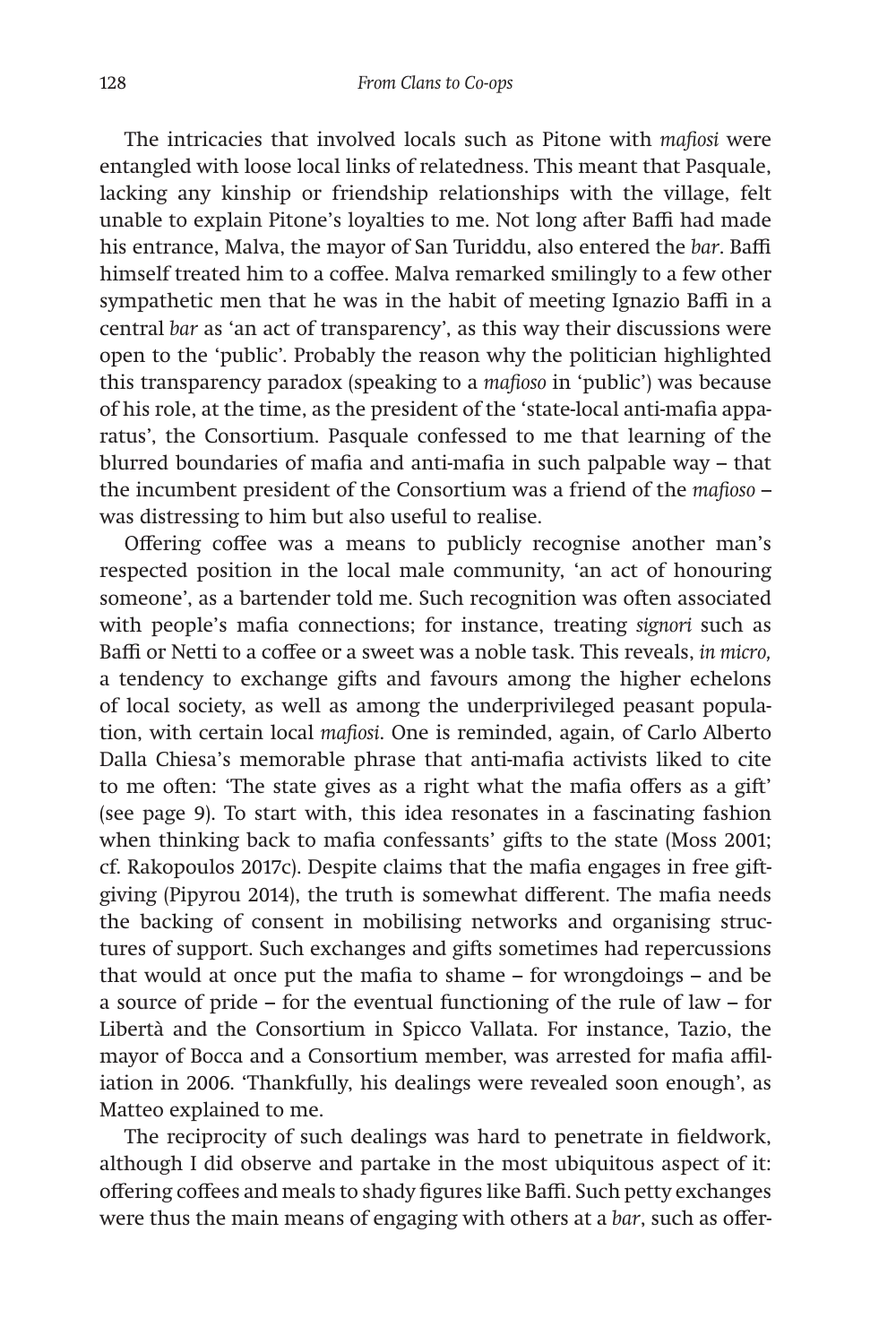ing to buy a piece of pastry for the man who first got hold of the newspaper in order to claim access to the news and his company. In this way, consensus and popularity developed around the circulation of the newspaper and gifts of pastries (sweet in the morning, savoury at noontime) rotating among the men. The 'public, yet hermetically sealed' (in the words of Piero) position of bars as the hub of such information streams was fundamental to the development of sociality in San Giovanni. Locals communicated in *sussuri* (whispers), gestures, dialect jargon, narrations and rhyming jokes in these semi-public spaces. I consider the gossiping and whispering as important data precisely because the actual validity of information conveyed through rumours cannot be established.

After going through the whereabouts of such whispers, situating them in the sites of male commensality in San Giovanni, I would like to turn my attention back to the idea of putting co-ops in moral quarantine and forging enclaves of good practice. The ethnographic narrative so far might have discussed administrators as somehow removed from local life; however, their appropriation of the *sussuri* was often exemplary. Their use of gossip played a crucial role in fostering this protection from mafia influence locally.

#### *Marking Boundaries: Idioms, Actors, Practices*

The very idea of influence often acquired epidemic connotations and operated in a jargon of allegories drawn from medical disease. Specifically, cooperative administrators and Consortium politicians frequently used the term 'mafia' alongside idioms of insidious growth and contamination. They characterised flows and networks deploying interests of people thought to belong to mafia clans as 'mafia diffusion'. The mafia was compared to disease and indeed to cancer, a language shared by public officials (such as judges and Consortium politicians). Reale's mayor talked to me of the 'need to isolate the contaminated cells in our society'. The mayor of Fonte, another Consortium village, characterised the influence of the San Giovanni clans into his community as a 'metastasis' (invoking the spread of cancer cells to other parts of the body), a term also used by sociologists in Italy (Sciarrone 2009). San Turiddu's mayor Malva, despite his friendship with Baffi, told me in an interview that the '[mafia] lump had to be removed from the body of our community'. Keeping track of gossip regarding *mafiosi* guaranteed, for cooperative members, the preservation of legality: they saw it as a mode to frame and contain this contamination and a net to impede its spreading.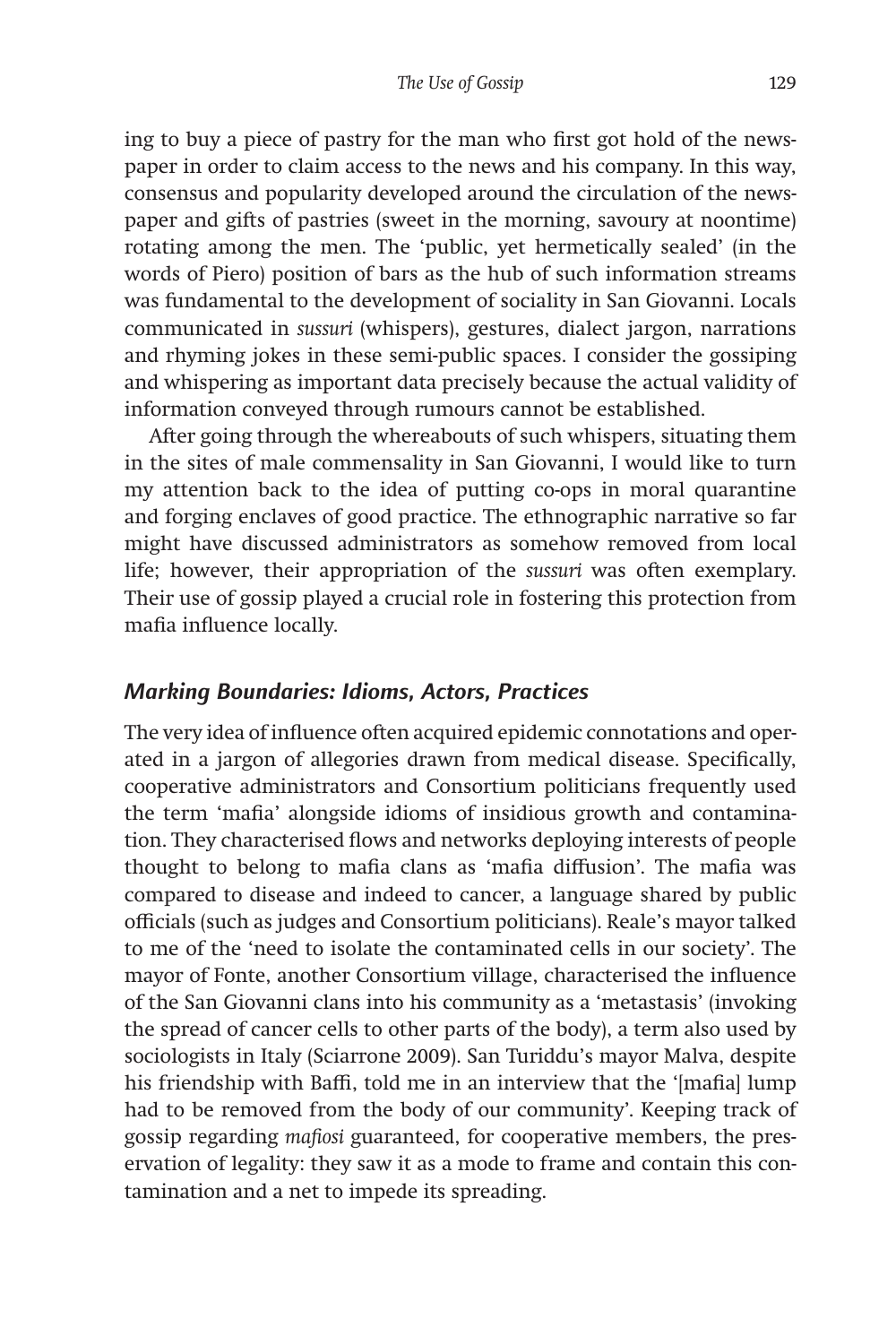The metaphors of diffusion and flows spreading throughout the (community's) body indicate the way that cooperative administrators conceptualised *mafiosi* as potentially contaminating any social networks in which *mafiosi* participated, even marginally. Any connection with mafia links was deemed to be morally challenged and permanently at risk until 'the lump is removed', as Gianpiero emphasised to me, unwittingly echoing Malva. Gianpiero, not only a Borsellino administrator but also the head of Libertà Palermo, reflected the association's views. Pamphlets and leaflets of anti-mafia civil society associations spoke of the perils of 'the disease of the South' (Libertà 2009; Addiopizzo 2009; cf. Lumley and Morris 1997).

Libertà construed this paradigm in terms of mafia as a nucleus that transmitted its corrupting influence to the political and economic order*.*  Nico, a member of the Borsellino cooperative, compared the members' anxiety about becoming exposed to 'contamination' with the fear of polluting clean water: a social network was like a river with a dead body lying in its stream; when the clean waters pass over it, the stream becomes polluted from that point onwards. In that respect, cooperative administrators saw a flow (of things, commodities, ideas, jobs, labour and similar resources) as wholly 'impure' when a *mafioso* occupied a broker position in it. The contamination imagery was constantly evoked in documents and informal discourses among the cooperatives' administration, the Consortium, local policy actors such as the mayors and civil society agents such as Libertà activists. Some of this discourse incorporates the flow of gossip and informal information gathered in bars and public spaces in Spicco Vallata*.*

Contamination calls for containment and hence articulated the administrators' tendency to form 'moral borders' while, conversely, underlining the 'cleanliness' of the cooperatives with their strictly demarcated moral universe. By knowing through gossip what was said and who said it, the administrators formed discursive moral borders around the cooperatives (akin to the moral borders formed around land). This form of gossip in San Giovanni was constructed as *metatalk*, because tracking gossip was to talk about talking. A person was 'clean' not only when they were not a *mafioso* or a *mafioso*'s relative but also when it was proved that they did not speak with *mafiosi* or relatives of *mafiosi*, as this could be contaminating for the cooperatives. This metatalk meant sharing information about who shared information with whom. Paying attention to or tracing whispers, cooperative members identified who was 'talked about' (*chiaccherato*). My attention to gossip here suggests analogies with what Favret-Saada says about witchcraft in France: aiming to study prac-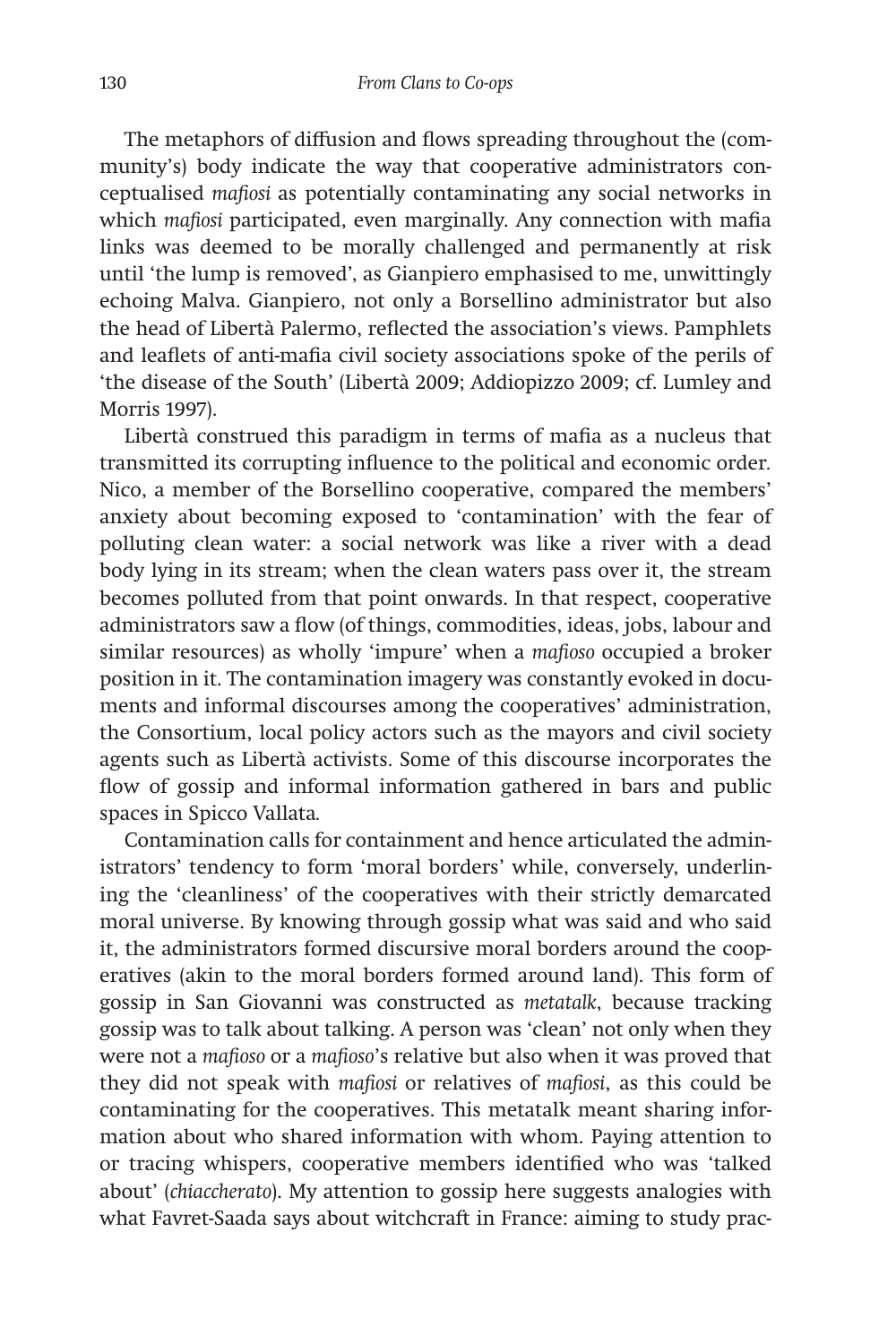tices, she included discourse in her analysis, pointing out how 'the act, in witchcraft, is the word . . . witchcraft is spoken words; but these spoken words are power . . . to talk, in witchcraft, is never to inform . . . words wage war. Anyone talking about it is a belligerent' (1980: 8). Although the mafia is more than words, reputations and resources (job positions, state funding) were attached to spoken word, as it can, in specific contexts, be instrumentalised.

Ultimately, the administrators rendered gossip a powerful resource for the dominant model of anti-mafia cooperativism that they promoted. This was a vision in which the local community was regarded warily, seen as imbued with problematic notions of tradition and where the state and law enforcement should be present at all times.

### *Setting and Blurring Boundaries*

For this reason, tracking informal information became part of the cooperative administrators' workload. It involved investigating how 'clean' the people who approached the cooperatives were by examining the discursive networks in which they were enmeshed. Secluded in their virtuous networking, Palermitan administrators performed this in two main ways. First, they traced information by consulting the prefecture and the police. The police provided an outline of a person's relationships with the authorities, as documented in their official archives. Secondly and more important, the administrators followed informal means of gathering information, including paying attention to random local gossip, especially the *sussuri* that took place in bars. The instrumentalisation of gossip therefore developed in a twofold way. On the one hand, state authorities documented rumours and shared this information with the cooperatives' administrators; on the other hand, the cooperatives tracked rumours on their own behalf. In doing this, they were in fact replicating the state's surveillance practices – but were able to penetrate further. Police practices correlated with the cooperative members' interest in local informal information.

Specifically, the state's gossip tracking resulted in 'signalling' (*segnalazione*), documentation confirming a person's contacts with *mafiosi*. A law-enforcement entity (the *Carabinieri* or the police) inscribed the person's name as a 'mafia contact' and informed the cooperatives that the person was to be avoided. 'Signalling', therefore, referred at the same time to 'official documentation' regulations and to informal gossiping techniques. As demands for labour intensified with the development of the cooperatives, this situation dramatically influenced the anti-mafia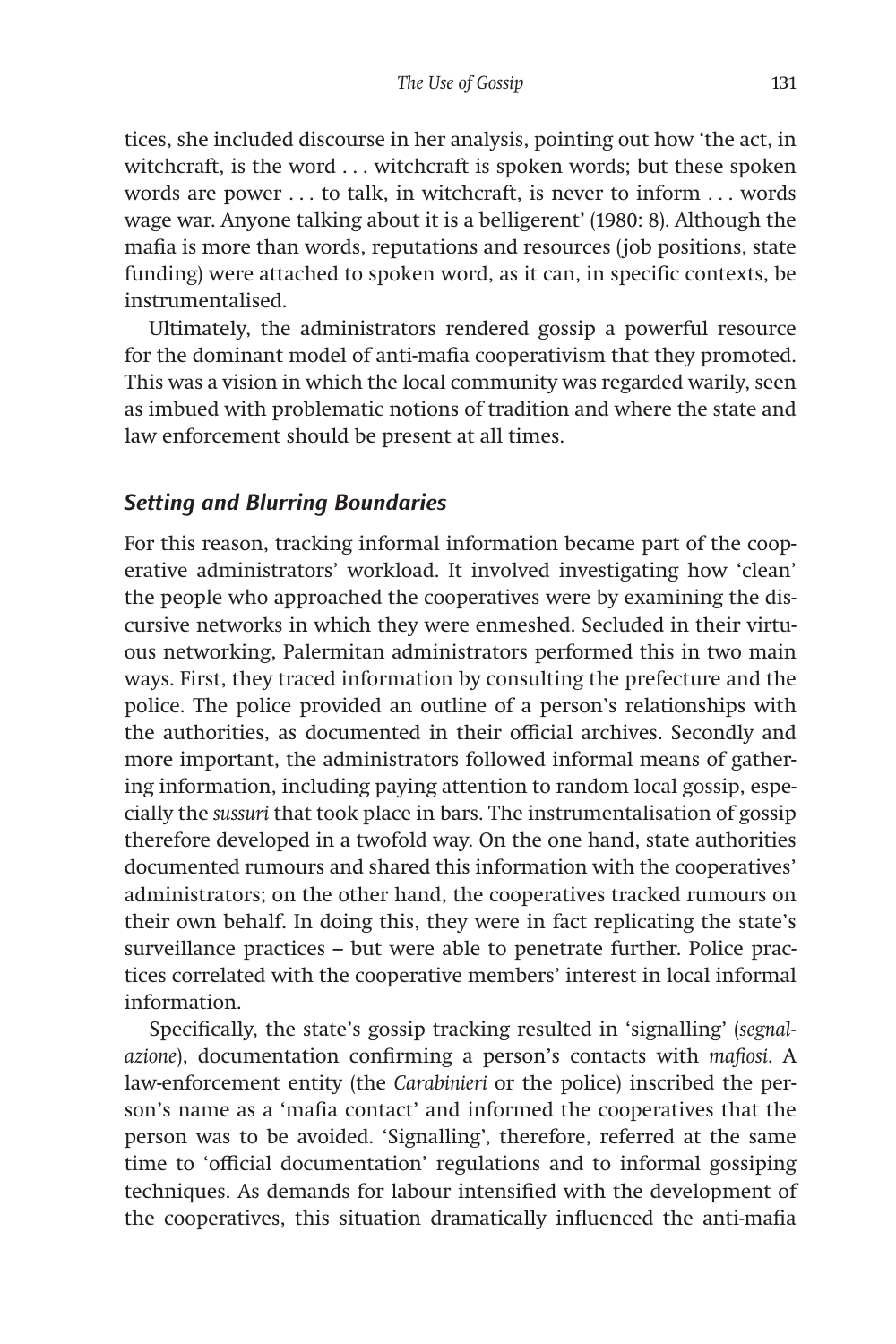cooperatives' recruitment, as the cooperatives could not hire 'signalled' people.

When an agrarian labourer (*bracciante*) asked a cooperative for a job or when a peasant who cultivated organic grapes approached the cooperatives proposing collaboration under supplier status, cooperative members mobilised a variety of control mechanisms, partly based on gossip. Firstly, through rumours documented in the police's records, they traced whether the person was 'clean' (*pulito*) and therefore suitable to collaborate with an anti-mafia cooperative. The administrators did not accept 'non-clean' people as members, workers or suppliers under any circumstance, as they thought that this would introduce 'contamination'. The case of Leonardo Barbeto (cousin of *mafia* leader Giovanni Barbeto) is typical. After his release from prison (he had served a three-year prison sentence for 'being a member of a mafia association'), Leonardo managed a Barbeto land plot that bordered a Falcone land tract (as discussed later in chapter 9). When he approached his old acquaintance Giusy to ask for a possible temporary contract as a *bracciante* in the Falcone cooperative, she calmly replied, 'Are you serious? If *I* am to take *you*, I might as well consider closing the cooperative down altogether!'

Checking by anti-mafia cooperatives' administrators on whether people approaching them were clean, through actual existing data and through informal but valuable gossip in bars, was deemed by the Consortium to be a most efficient way of surveillance. Nevertheless, the cooperatives were double-checked themselves for cleanliness by the state's law enforcement agencies. Ironically, given the use of 'signalling' by administrators, the police sometimes 'signalled' cooperative members themselves and communicated their conduct to the cooperatives' presidents. For instance, Piero once entered a *bar* at San Turiddu for his morning espresso and saw the local *Carabinieri* marshal having a coffee with young Aiola, the first cousin of a San Giovanni mafia clan leader. Piero ignored this seeming paradox and had a brief trivial chat with both men.

The next day, he had the police at his door: he was advised not to approach that person again, since he was a *mafioso.* The police officers told him that they were obliged to communicate this information to the president of the cooperative, and after that 'it was the cooperative's own issue' to decide on Piero's future. When Piero went to the police department, he complained that he had approached Aiola only because the marshal was there and that indeed the marshal introduced him to Aiola. The police replied that they often spent time with known *mafiosi*  and 'it was not his business imitating that conduct'. Therefore, the police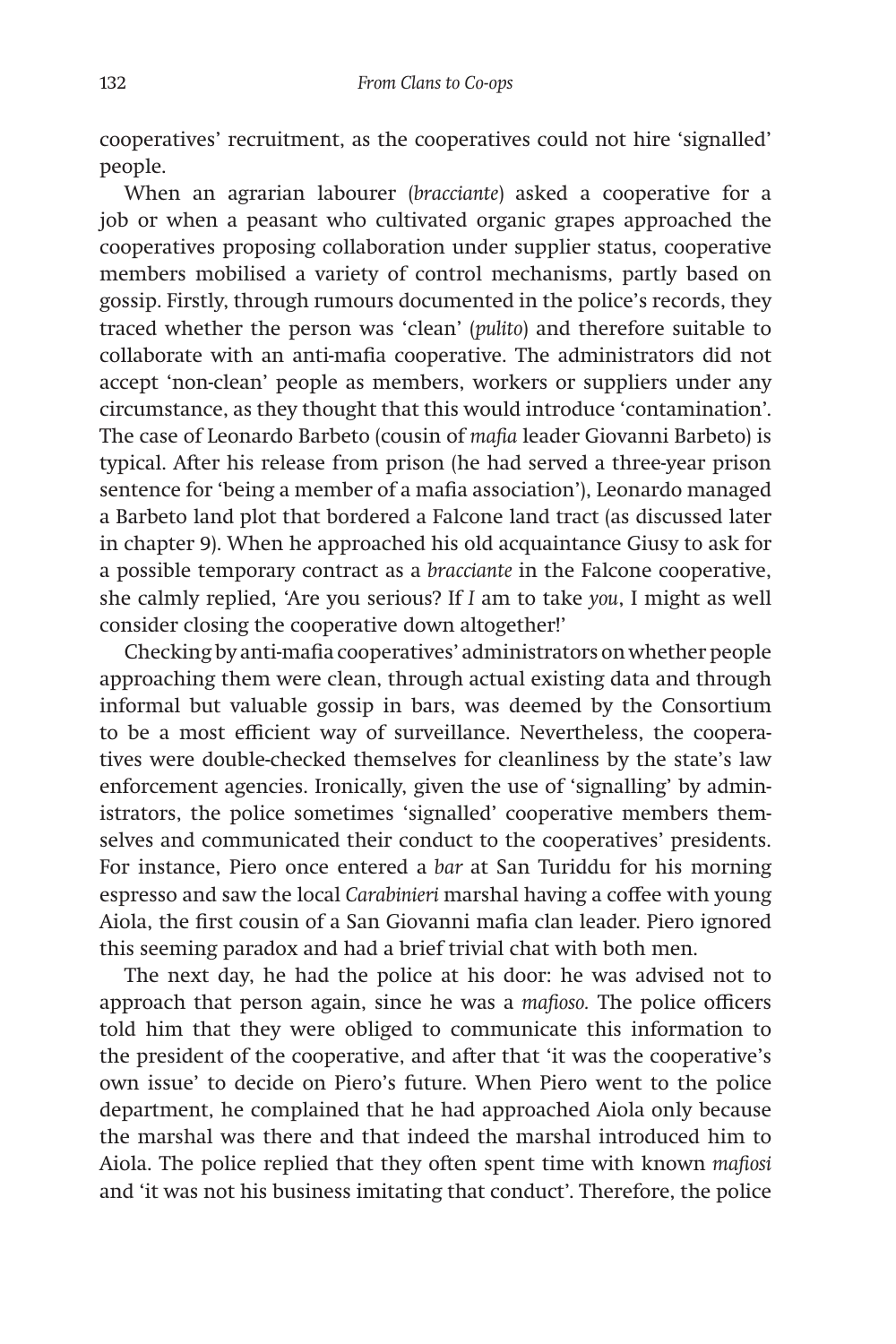took advantage of the mafia/anti-mafia discourse as well and insisted on monopolising this system.

'Signalling', in this way, did not directly inflict on the rule of law, but it did affect the lives of cooperative members themselves. At the very least, it made them realise that they were not immune from state surveillance. More seriously, it could lead to the signalled person's expulsion from a cooperative. The case of Pino is similar to that of Piero: he underwent a *segnalazione* as he 'kept contact' with his village's mafia boss. Informants confirmed, however, that what the police meant by 'contact' was that he had simply stopped to say hello when he and Netti met on the street. In a small village like San Turiddu it was difficult to avoid meeting anyone, and Ninno's civil engineering office was on the main road, some thirty metres from the stairs to the main church and to Circolo*,* Netti's hangout *bar*. In fact, I came to appreciate myself that his was a strict policy: Pino introduced Netti to me, as we met him by chance at Circolo one day. I thought the fact that I had met him was perfectly inconspicuous and actually part of the daily routine of walking around with a local co-op worker.

This strictness is indicative of the normative practice of using gossip to strategise the next moves of a cooperative. Such tactics meant identifying people through specific flows of information in their villages. These flows corresponded to networks of acquaintances, affiliations and sympathies of the police because of their determination to control reputational networks and the setting/crossing of boundaries. The normativity in this practice peaks in the role of the police in negotiating the zone among mafia/anti-mafia behaviour, a role important to the nature of these imagined boundaries that were often demarcated through gossip. The police are of course the embodiment of the state's monopolisation of force, and re-establishing that position had a lot to do with re-establishing legality, normality and, indeed, the perceived boundaries of mafia and anti-mafia. This implied that police officers had to be strict with cooperative administrators as well, and were often quite arbitrary in the way they redrew these boundaries, operating to a degree illegally, at least insofar as their own actions were very much unregulated. As the local *Carabinieri* marshal told me, 'I go about looking for gossip to decide my next moves, basically asking *mafiosi* about *mafiosi*. You do the same thing, Theo. I look for informers, you look for informants'.

The boundaries were imagined through the channel of either words attached to people (such as 'fox', or '*pere pere*') or words that people shared with others (the discourse about 'who is talking to whom'). As mentioned, I follow Favret-Saada's take on the power of words being actions,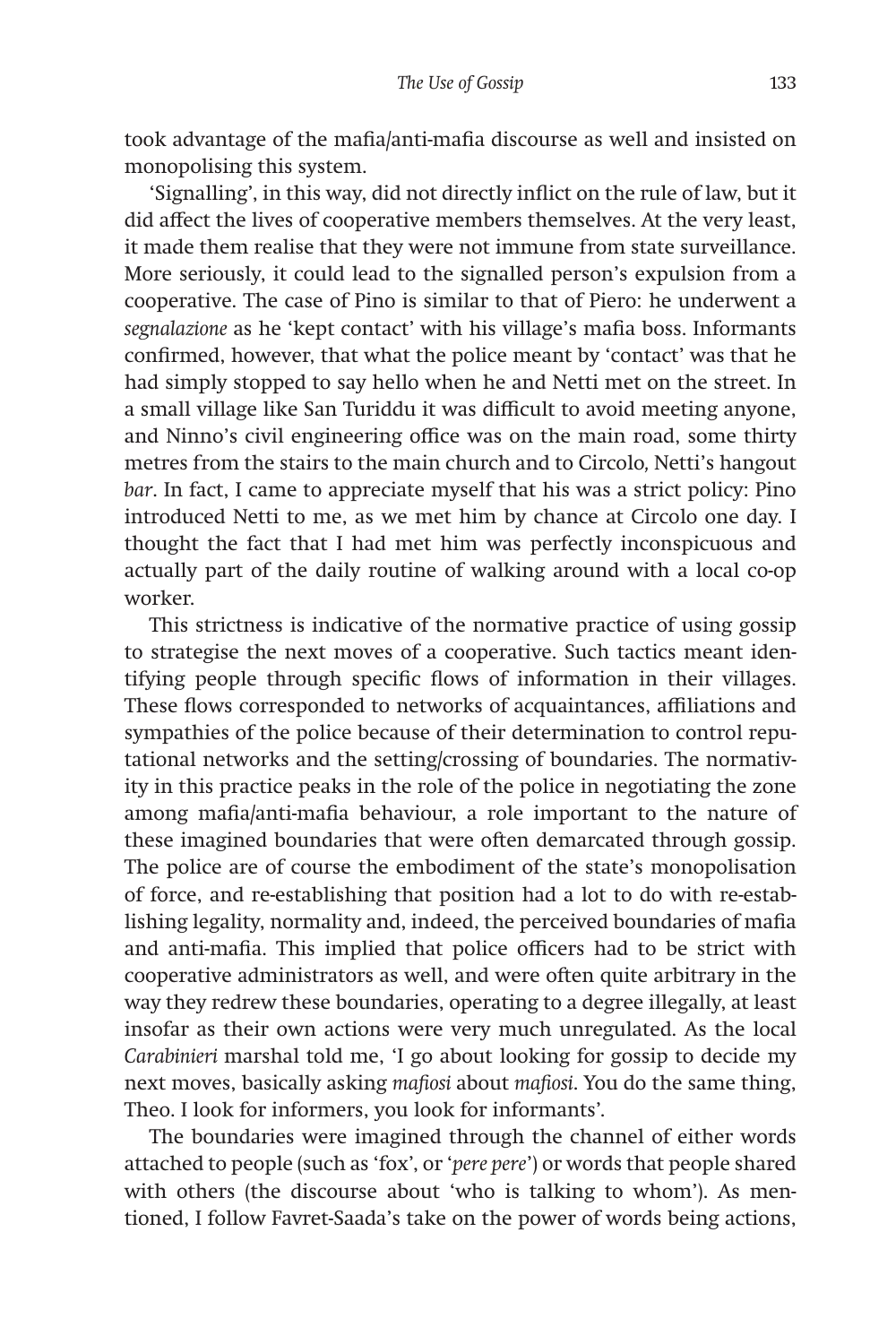having no autonomous meaning outside the practice of hex (1980); in San Giovanni, they construed 'moral universes' (and resources attached to them, such as jobs, or funds). The social connections sharing words were, in their turn, formed in what appeared to be mutually exclusive patterns shaped by law and the informal information around relatedness and friendship. Therefore, internal strategies in the cooperatives involved informal flows of information, as well as firm references to definitions of 'mafia' in criminal law and procedure. Often, people actively evoked the language of law, playing with its applicability, in order to back their suspicions. Hence, they talked of Baffi's release from prison as a legal mistake and circulated rumours in the village that he should have been imprisoned for ten years more, but a bureaucratic mistake in the *wording*  of his sentence led to his early release. Tracing these whispers through people back to their source, I found that the person who had initiated them was the local *Carabinieri* marshal.

In that respect, gossip's relationship to the law, the police and state power is explicit and structural. In gossip becoming a resource there is a discursive realignment, translated into structural effects, since the banality of everyday contact is decontextualised to fit within a defined category of power and ethics, a moral universe, informed by specific values.

## **Pursuing 'The Clean': Gossip as an Anti-mafia Resource**

As mentioned, the *bar* was the locus for the process of rumour tracking. The case of a prospective supplier from the neighbouring village of Camo further illustrates this. As Falcone members collaborated with the sequestered farm Tazza, which cultivated an olive grove, they became increasingly interested in olive oil extraction. Tazza was administered by a friend of Luca's, Giulio Erice, whom he had met through Palermo University's circles (see page 106). Moving around the area where Tazza was located, Luca and his virtuous-circle-network friend Paolo were anxious to find a 'clean' (*pulito*) olive mill. Tazza was a long way from San Giovanni; therefore, Luca had no information about who to trust in the area. Some locals suggested that the co-op members might find relevant information in Camo, a village located about forty minutes from San Giovanni. There, they could speak with a local olive mill owner who could potentially become an excellent supplier.

Piero decided to go to Camo indeed, and I tagged along. Before we did anything, though, he asked Luca to find out whether there were negative penal records on the olive mill owner in the prefecture archives in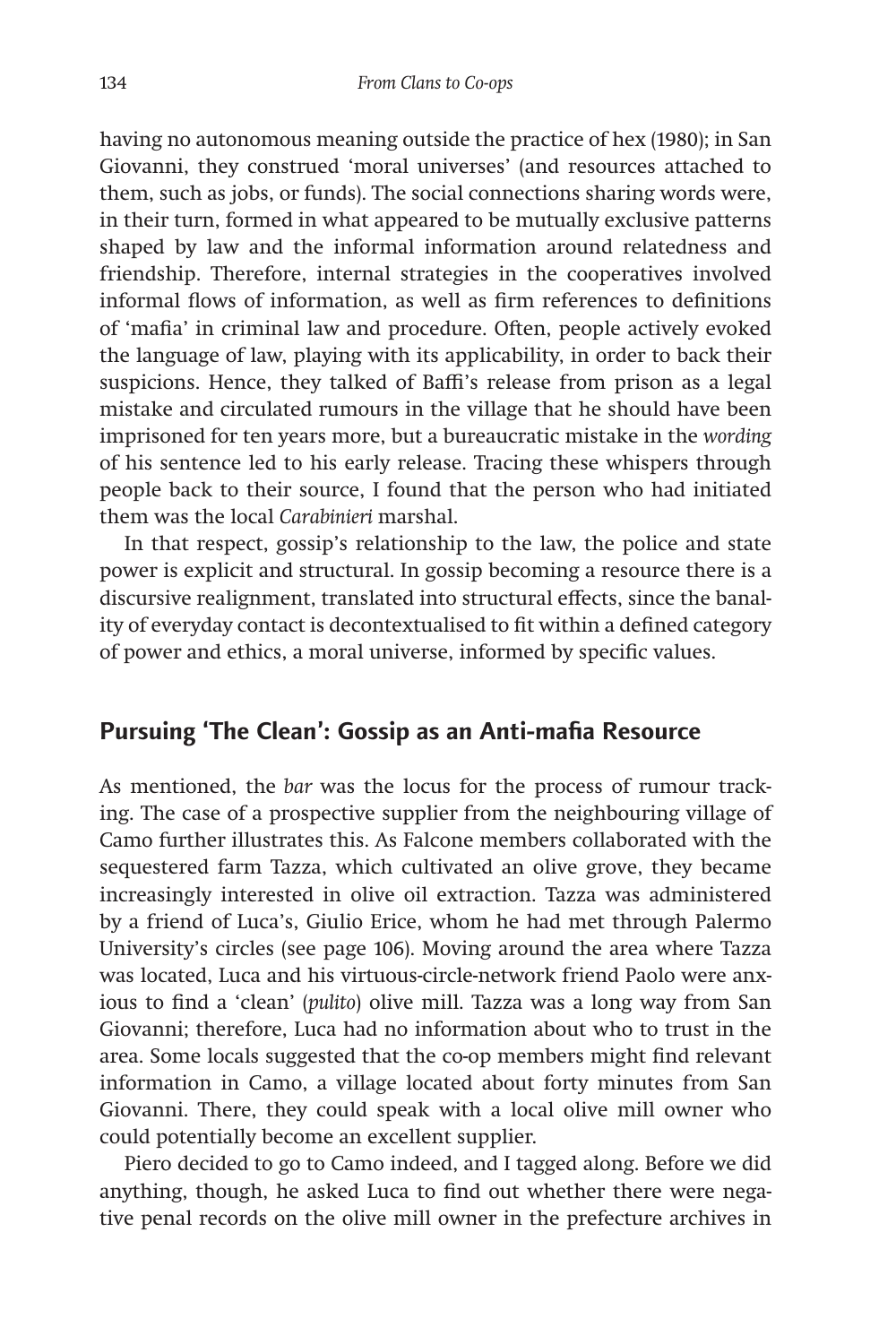Palermo. Nothing came out: the entrepreneur had even received public funds for his agricultural business enterprise. The documents proved that the mill manufactured organic oil exclusively, that the quality was high enough and that the owner was 'clean'. Piero's job, however, included not only performing a quality control for the prospective cooperative collaborators as an agronomist but also 'tracing a clean person through a *spicciola*  [minor but detailed] research on what people said' about those who could become the cooperative's prospective collaborators. He described this process as 'a small-time control [*controllo spiccio*] that I do myself, often the most important one, as it reaches to webs of contacts the prefecture cannot arrive at'. He generally inquired of local providers or similar contacts 'what is said in the village' about the prospective collaborators or workers. Through this kind of gossiping, the cooperative established some security with regard to their next moves in 'dealing with people who are clean'.

I accompanied Piero in his car as he drove to Camo: his first task there was to establish whether the mill was sound and appropriate for the job. We went to the centre of Camo, a sizeable village, to meet inconspicuously with a grain supplier to the cooperative and ask him what he knew about the olive mill*.* Although the supplier hardly knew anything, he introduced Piero confidentially to the owner of the *bar* where they took their coffee. The barman told us he trusted 'the anti-mafia': he himself was a member of the Addiopizzo organisation of anti-racket retailers. His choice to join the Addiopizzo had resulted in his *bar* being burnt down by the main local *mafioso* clan of the village a year ago – the state had helped out with subsidies for reconstruction. Piero knew from this that the barman would be very much attuned to local gossip regarding mafia allegiances. Indeed, when asked, the barman revealed that the supplier with whom the Falcone cooperative was about to sign a partnership contract collaborated with that local mafia clan. The relationship with the *mafiosi*brokers guaranteed the olive mill owner a steady supply of olives and a loyal clientele as a result of the mafia's social influence.<sup>9</sup> The cooperative cancelled the agreement with the olive mill. Piero explained to me that

small talk in bars is the most efficient way to find out about people's cleanliness; the whispers you hear here and there make you aware of local doings. Of course, we do not want to collaborate with a supplier who walks arm in arm with these people ['*vá a bracceto con questi*'].

The cases of Pino's and Piero's 'signalling', as well as the Camo vignette, highlight the fundamental assumption I identified regarding gossip in San Giovanni: sharing information is precisely about information shar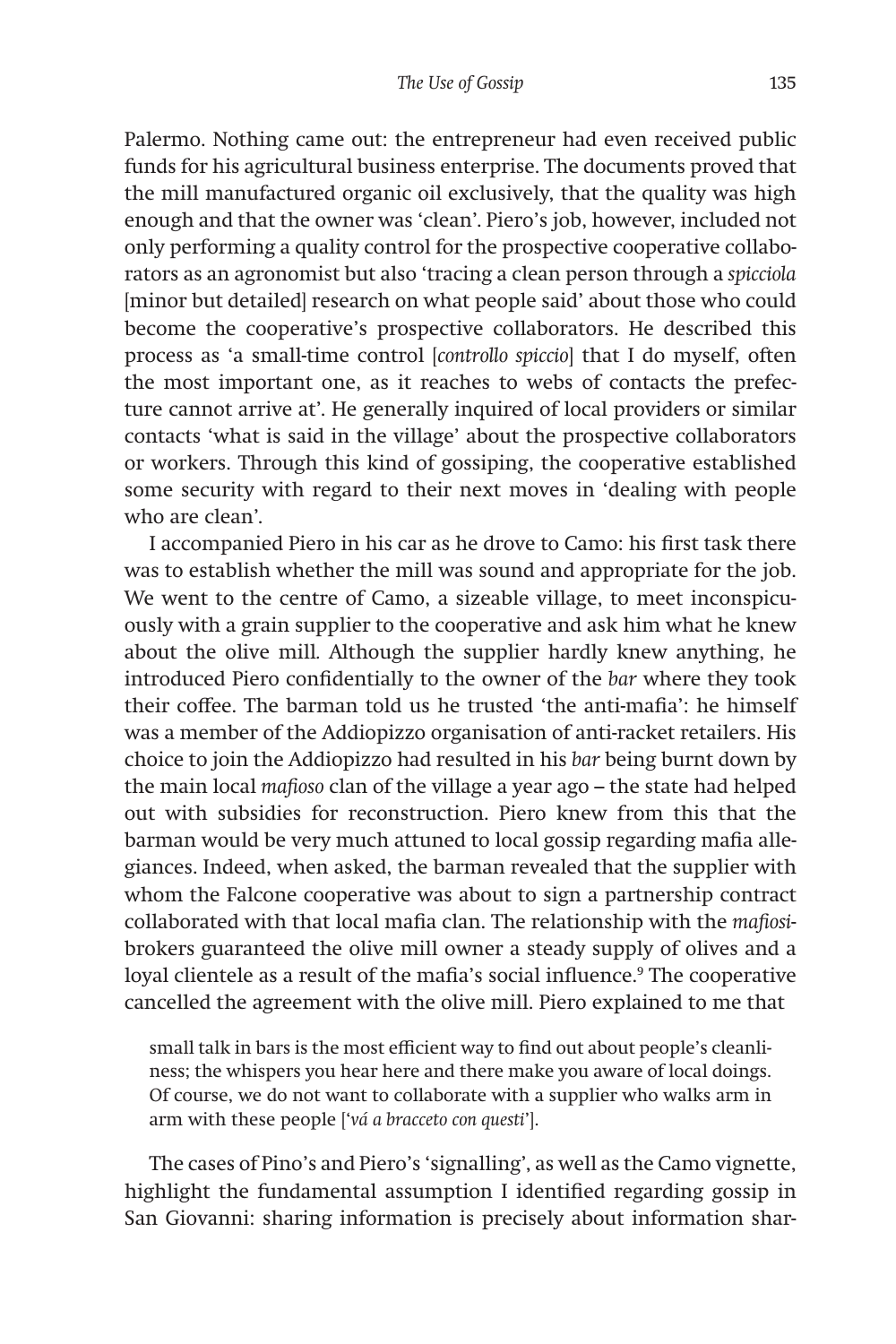ing. In the context of anti-mafia gossip, people speak about who speaks to whom. This *metatalk* renders gossip a prominent material resource for what I am calling the process of constituting the co-ops as enclaves in Spicco Vallata – the administrators' intellectual and cultural labour of setting moral borders. Moreover, it is a means of accessing further material resources, thus forming part of the ongoing social arrangements for constituting the anti-mafia cooperatives. By clearly dividing local social relations into distinct moral universes, access to the cooperatives is ensured only to those free from contaminating contact with *mafiosi.*

In these conditions, anti-mafia cooperatives rendered rumours and gossip an instrument of internal policymaking and an even further affirmation of the administrators' leading role in them*.* The role of gossip as fundamental in reputation-building is widely documented (Ghosh 1996; Kirsch 2010). What is original in the case of the anti-mafia cooperatives is the way tracking gossip in the gendered spaces of the bars is linked to processes of separating the cooperatives from their broader social ambience. Where anthropological accounts have characterised gossip as a resource for accumulating reputation (Engle Merry 1997), here gossip is a resource in a different way: a means of exclusion/inclusion in the work of creating a bounded universe shielded behind 'moral borders', which diverged from local values. However, the attempt to construct work and experience horizontality within the cooperatives – an important ideal – is trumped by the use of gossip by the administrators, as it separates cooperatives from local people, including the workers of the cooperatives themselves, thereby forming a hierarchy of reputations in which the administrators, because they are 'free' of any local connections, come to be the local representation of an 'uncontaminated' anti-mafia element.

Schneider and Schneider's classic monograph proposed that 'control over networks' is the source of the mafia's brokerage power (1976). In a more recent book, they identified hierarchical 'reputational networks' as an important means of social cohesion in Sicily, which impacts production and reproduction patterns, building people's and families' 'respectability' (1996: 195–96). The tremendously important discussion on the *pentiti* (informators, literally: repentants) among the Sicilian mafia is also telling, especially when the mafia confession is seen as a gift to the state (Moss 2001). Rumour has been a central anti-mafia resource, one the state has drawn from since the 1930s in order to capture and isolate *mafiosi*  (Coco 2013). The information leaked by mafia repentants, although detrimental for their own reputation, was a main source of understanding the mafia (Allum 2006; Dino 2011). Indeed a cognitive anthropology of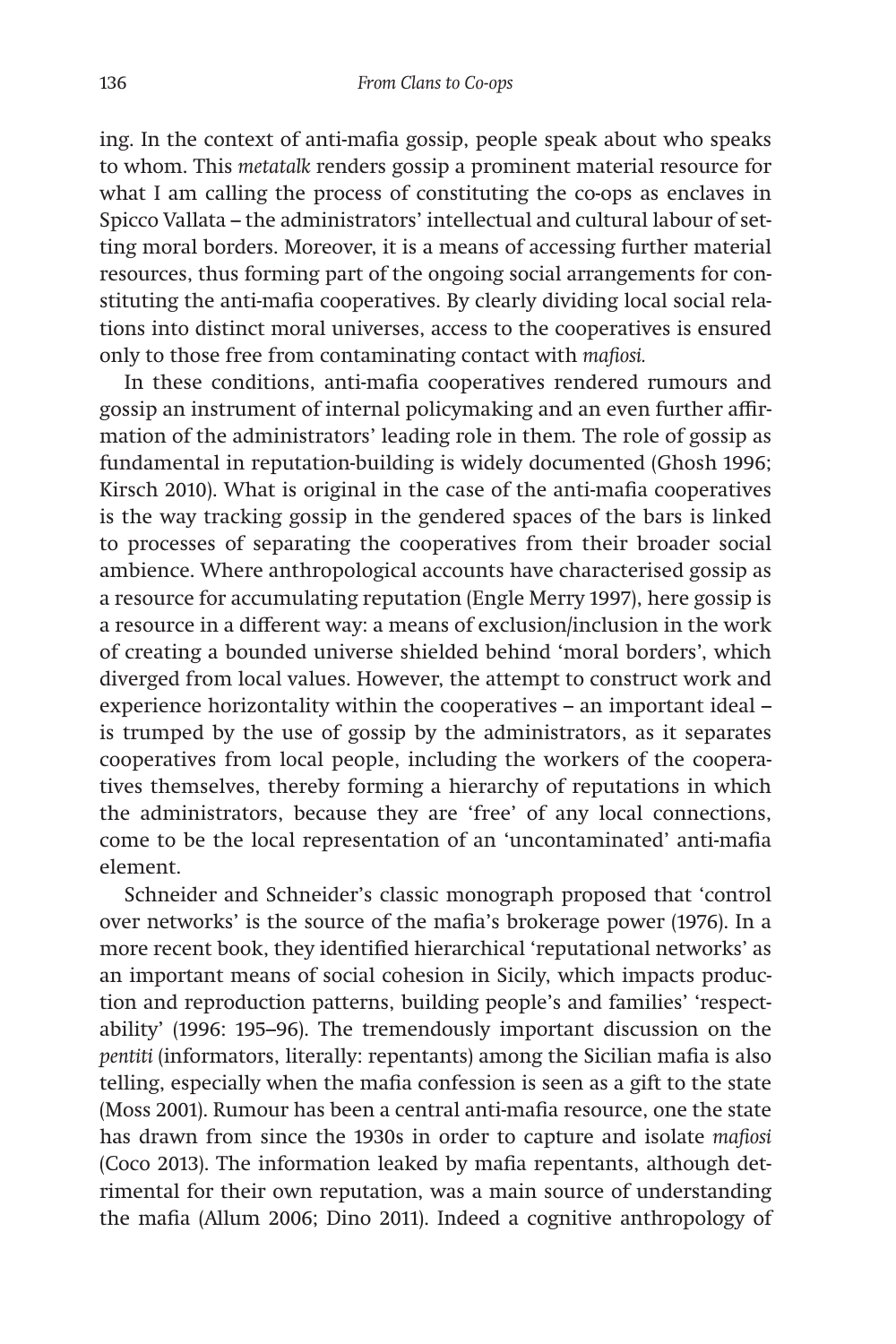the mafia might imply paying attention to leaked information. Such data allows one to imagine the organisation through confessional narrative. It is a method that works its way back from repenting *mafiosi* in order to construct a broader historical framework in which mafia selfhood is located (Rakopoulos 2017b).

My ethnographic discussion builds on these insights. Utilising reputational networks, administrators of anti-mafia cooperatives render gossip a resource, appropriating it from the local context to use against the mafia. These networks mediate categories of cleanliness, as well as anti-mafia that are further linked to other resources (land and labour) available through the cooperatives. Focusing on the flows of discourse and the modes of communication helped them to construct the binary mafia/anti-mafia and their conceptual separation in daily discourse.

As noted above, cooperative members instrumentalised information gathered through gossip as often as state actors did, although with more effective penetration of local networks. The gossip character of such communication was often seen as a way to 'know a territory' and infiltrate those spheres of information considered too intimate for the state to reach. The discourse of 'cleanliness' creates a difference from state actors, demarcating (in sensorial terms) the social ambience of the anti-mafia cooperatives. Whereas gossip and rumours blur the boundaries within which the people of the cooperatives were meant to act, they were also used to register people on one or the other 'sides'. This was also true of the 'signalling' of the cooperatives and the Camo vignette.

Gossip in Spicco Vallata meant both to tell stories (gossip with a narrative) and to talk about talking (gossip about who talks with whom). The anti-mafia cooperatives' administrators mainly utilised the latter form to identify who was a mafia affiliate. Gossip thus helps to set the limits of the law's applicability in that it conveys *meta-information*. In that respect, when a person was thought to have had contact (i.e., speak to, share words with) with someone recognised as a *mafioso* in legal terms, that person would be excluded from the cooperatives. Using gossip to strategise the next moves of a cooperative meant identifying people's location in specific flows of information in their villages. These flows corresponded to networks of acquaintances, affiliations and sympathies.

Gossip consequently entailed controlling channels of cleanliness – as mafia contamination transmits through words – through sharing information and talking with people perceived as contaminated. There is more interest in speech about speech, in knowing who spoke to whom than what they said. Gossip appears as metatalk to seal co-ops' enclave borders, checking on alliances and liasons. Words here, as in the Bocage (Favret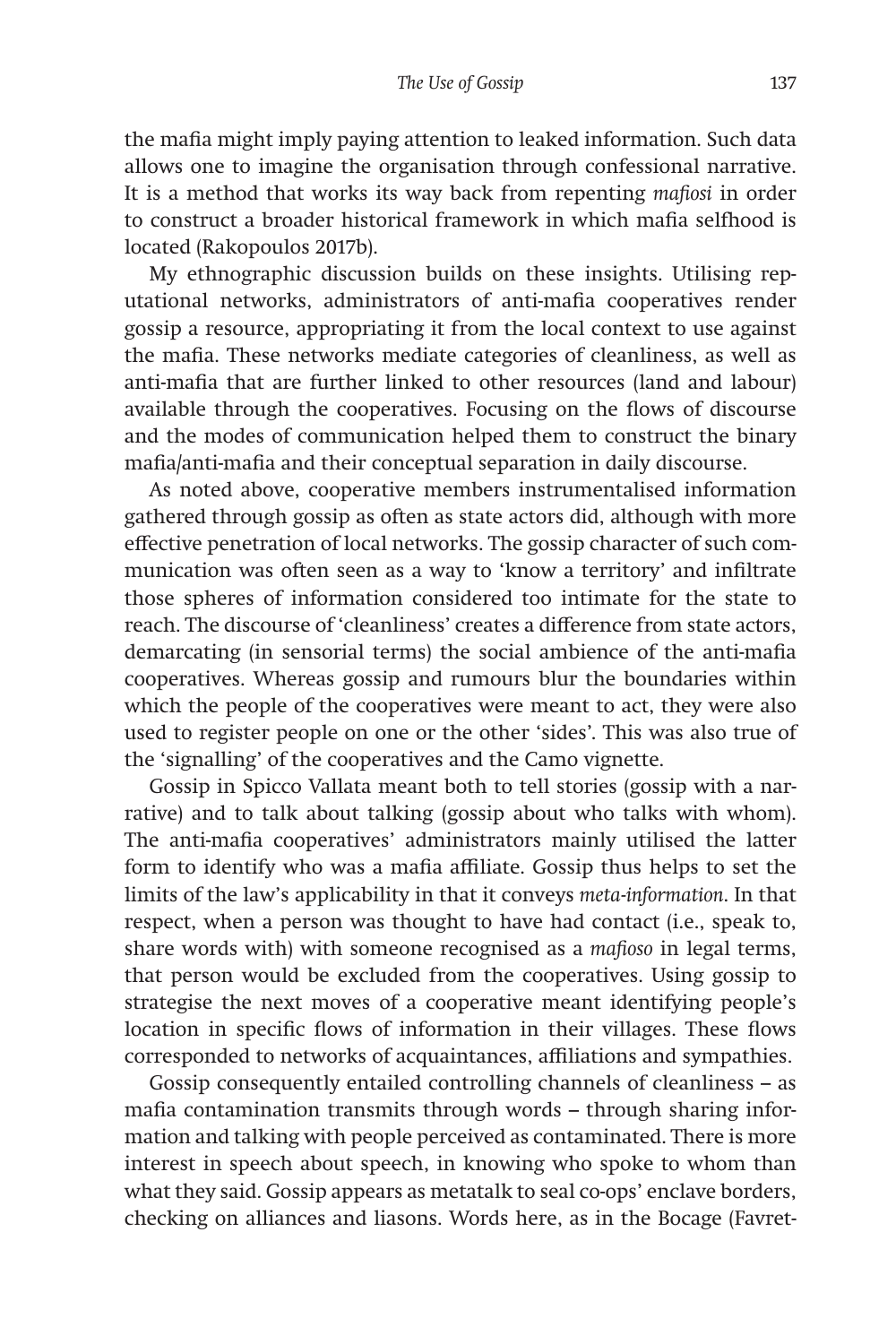Saada 1980), are not dangerous because of their content but because of their mere existence, addressing someone considered potentially contaminating. The usage of platforms evoking and conveying informal information in the form of gossip construed cooperatives' ethical positionality. This included the use of indirect communication, rumours, whispers and gestures, as well as of the purity-and-danger language of contamination. Reproducing a clear distinction between 'the mafia' and 'the anti-mafia', administrators employed gossip to distinguish sharply betwwen these two 'moral universes'. This has had impacts on the work relations of the cooperatives, in the process of the administrators' seclusion behind the iron cage that these 'moral universes' construed.

# **(Far from) Moral borders**

Informal information in the form of gossip is surely important in the everyday lives of locals, *mafiosi,* state authorities and the cooperatives' administrators. But it also involves contradictions. First, the ways gossip was used creates fuzziness in the mafia/anti-mafia distinction. As people in the village's bars circulated flows of information construed to lie in the zone between mafia and anti-mafia, gossip was a vector of resources for locals (barmen and *mafiosi* in particular) *and* for state authorities. Anthropologists inhabit that area inside and outside of the law (cf. Harris 1996; Di Bella 2011). That area constitutes a grey zone permeating the cooperative endeavour in Spicco Vallata. Secondly, the administrators rendered gossip a medium of separation in their need to quarantine co-ops from 'malignant' or 'contaminating' features of local society. As has been discussed regarding food activism, the use of gossip was for administrators part of their attempts at protective seclusion.

That type of enclaving was particularly the case in San Giovanni, where administrators perceived *mafiosi* and people affiliated to them as a threat of contamination with local livelihoods. As the administrators came from networks unrelated to San Giovanni, their use of local information secured and consolidated their positions in the cooperatives. They participated in gossip flows not in order to engage with the life of the local community but to identify local mafia affiliations and distinguish themselves from them. Their idioms of contamination and cleanliness served this aim.

This point feeds into my general argument about the specificities of the division of labour of the anti-mafia cooperatives. The outcome of how (and to whom) people speak to strategise the next moves of a cooperative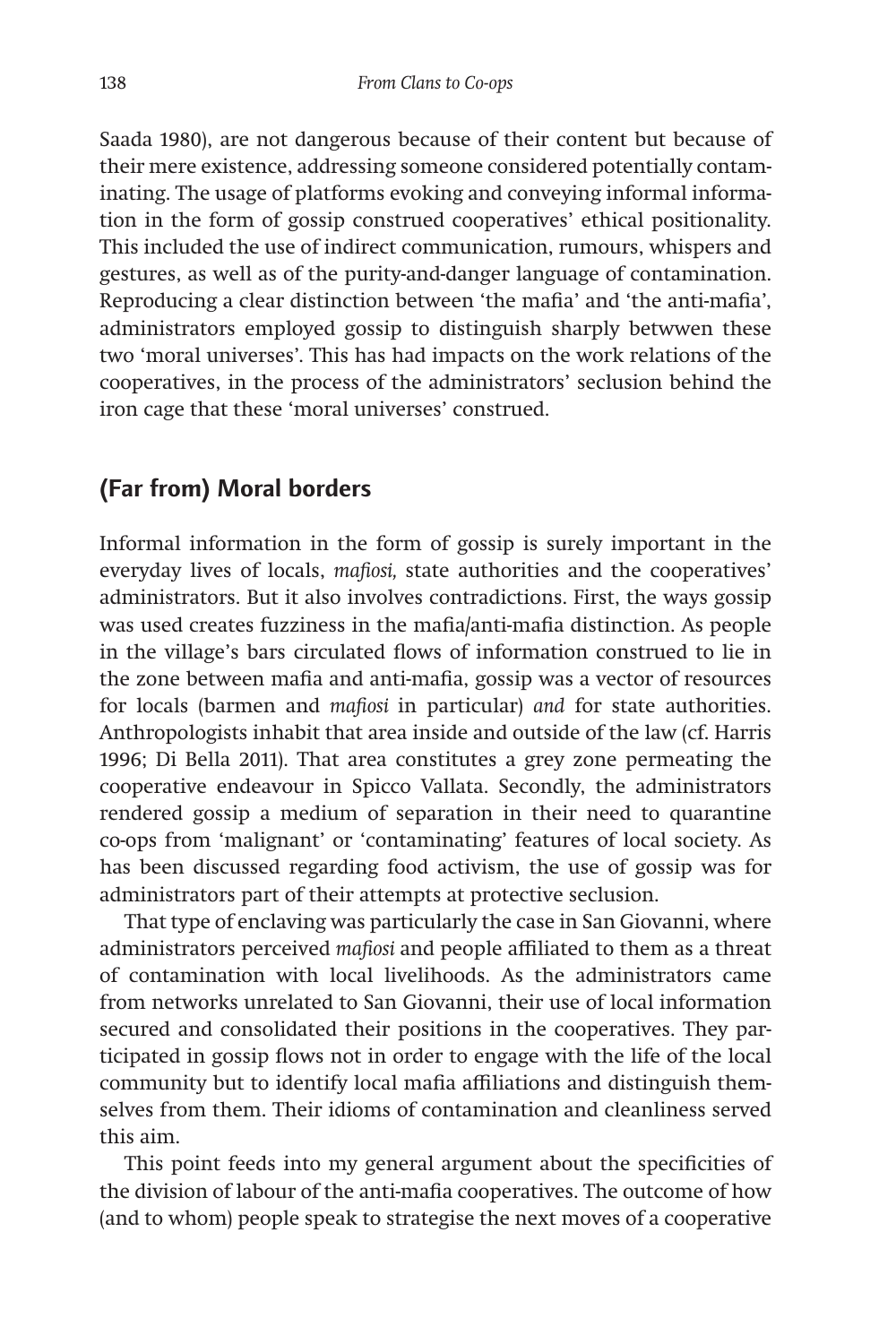implied locating people in flows of affiliations and sympathies in their villages: 'whispers' around local people often challenged their position and status. The flows of gossip functioned as the demarcator of their 'moral universe'; alluding to contamination was a means of securing this universe's boundaries. Gossip sits comfortably alongside views of food or practices of kinning and dekinning across the co-op workforce and reminds us of the material realities that information and ideas of contamination are imbued with and embedded in.

For instance, as explained, the administrators commuted to San Giovanni in the morning and returned to Palermo in the evening. The cooperatives were their work space; Palermo was their home. The separation of work from kinship links is a fundamental premise on which activities such as gossip-tracking are based. This separation is an axis of the antithesis between the two teams of the cooperatives, reproducing unequal relations within them. In the following chapter, I suggest further ways to tackle this moral and practical facet of the co-op division of labour. Like institutions existing outside and around cooperatives, like kinship or indeed rumours and reputation, paid and unpaid work must be taken seriously if we want to fully comprehend the extent and nature of cooperativist realities – in Sicily and beyond.

#### **NOTES**

- 1. The core of my ethnographic attention in describing and analysing gossip is verbal communication – taking gossip *stricto sensu*, as speech about speech. However, throughout the chapter I also refer to non-verbal communication that accompanied verbal gossip, as these discursive means are part of the broader framework of indirect communication in which cooperative members are locally entrenched.
- 2. The phrase is situated right at the opening of this story (page 4).
- 3. A *bar* in Italy, unlike the use of the termin English, is a coffeehouse, where espresso is consumed while patrons usually stand; sweets and pastries are also on sale; there are a few tables available and perhaps a couple of newspapers. Most of the clientele spend just a few minutes in a *bar,* the time it takes to consume a coffee shot, while others, locals to specific *bars,* hang out there for hours, especially in bars that have a gaming room at the back, where elder men would play cards. (Here, when referring to more than one *bar*, I use the term 'bars' in order to avoid confusion (in Italian, the plural is *bar*).
- 4. Incidentally, this perspective offers a potential counterpoint to Anderson's notion of 'print-capitalism' (2006: 37, 48): the convergence of capitalism and print technology in spreading information and eventually in nation-building.
- 5. The term 'great man' is used as an analytical category in the anthropology of Africa (Bayart 2009) and reminds us of the Melanesian Big Men (Godelier 1986);